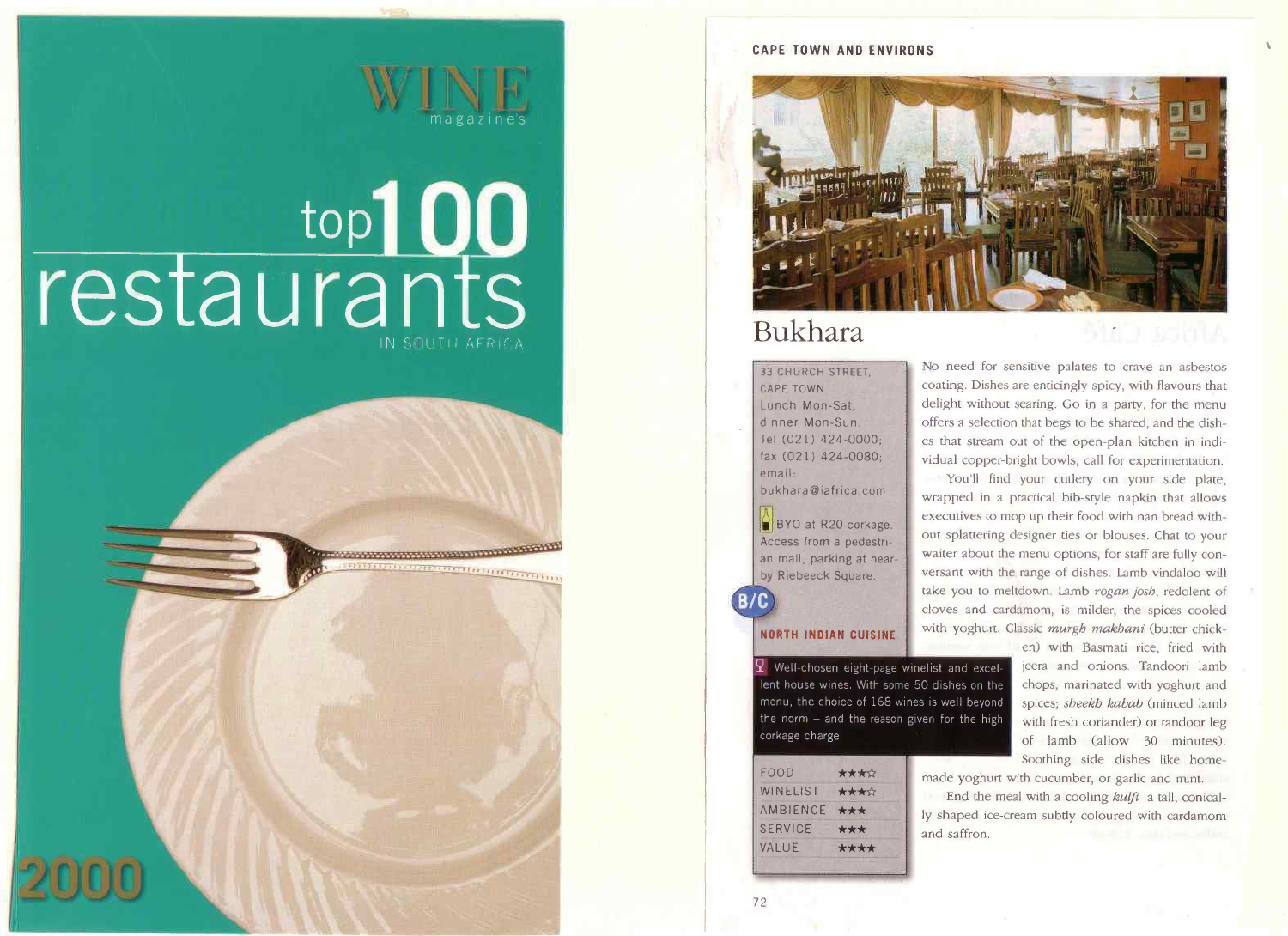**JUNE 1999** 

**RSA R12,95 (incl VAT) Lesotho & Swaziland R11,40** Namibia \$12,95 (tax incl) Zimbabwe \$91,00

**Ross Gower** winemaker chef **Decadent Desserts Romancing the cork Riesling back in vogue?** 

> CHANCE TO WIN Lautrec Bordeaux and a wine course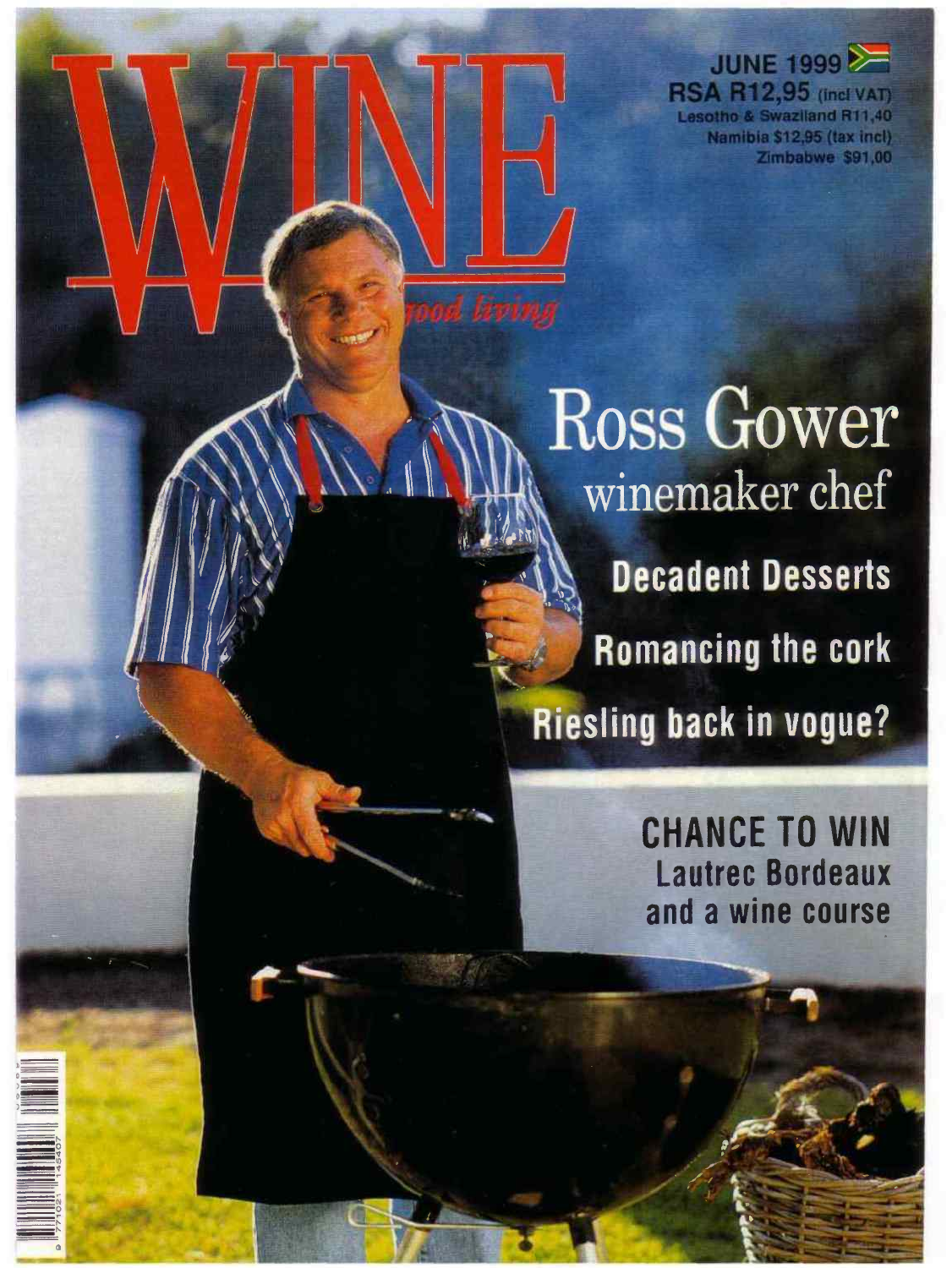### **eat beat**

surroundings, and braising with excellent service and good wine), service is a little gauche, the winelist limited, and wine knowledge lacking.

Our waitress promised that the winelist - which includes wellpriced Mystery labels - was about to be extended. Meanwhile, I suggest that a basic lesson in wine service should be implemented: don't kill the flavour of white wines by over-chilling, and on sweltering summer evenings, offer an ice bucket for reds. "Room temperature" does not mean lukewarm.

#### By Jos Baker

*A venue to watch, which in my view has yet to reach its full potential, Take an open mind and adventurous palate and travel the world from your table.* 

*60 Lower Main Road, Observatory, Dinner Man-Sat. Tel (021) 448-0851. BYO R5. Street parking (if you can find it). The parking area round the block appears to have been taken over by squatters,* 

| <b>RATING IN ETHNIC</b><br><b>MIDDLE-EASTERN</b><br><b>CATEGORY</b> |  |
|---------------------------------------------------------------------|--|
| $FOOD$ $\star\star\star$<br>WINELIST WINEL<br>AMBIENCE  ★★☆         |  |
| VALUE  ★★☆                                                          |  |

# **Bukhara**

## Cape Town

A t Bukhara, sensitive palates<br>have no need to crave an<br>asbestos coating, for dishes have no need to crave an are enticingly spicy, with flavours that delight without searing. As a fan of milder North Indian food at home we enjoy reproducing recipes from sources such as Gaylord's, New York, and Camellia Panjabi, marketing director of India's Taj hotel group - it was a pleasure to find this traditional cuisine in the city centre.

Go in a party, for the menu offers a selection that begs to be ordered and shared. And the dishes that stream out of the openplan kitchen in individual copperbright bowls, call for experimentation. I was saddened to hear a table order their "usual" despite the waiter's plea to try something new. But it was certainly testimony to on-going satisfaction.

Regulars can be assured of a personal welcome from host Sabi Sawahal, who has run restaurants in Delhi and Amsterdam. Fortunately for Cape Town patrons, he lost his heart to an Afrikaans girl he met in Italy and followed her home. His professionalism is apparent in the smoothly flowing operation, even when Bukhara's popularity demands two sittings at night - and the restaurant seats ISO.

The upstairs location overlooks the trees lining the Church Street pedestrian mall, a wall of windows

providing a light, airy contrast to warm terracotta decor and solid wooden tables and chairs, brought in from India.

You'll find your cutlery on your side plate, wrapped in a practical bib-style napkin that allows executives to mop up their food with *nan* bread without splattering designer ties or blouses. The *nan,*  freshly made to order, is a must, whether plain or with garlic and butter. I can recommend the *pudi-Ita parantlia* (RS), made with wholewheat bread, butter and dried mint, though I'd have preferred the mint fresh and finely chopped.

Chat to your waiter about the menu options: staff are fully conversant with the range of dishes. If you like your curry hot, order the lamb *uindaloo* (R47) to take you to meltdown. The intensely flavoured lamb *regan. josh,* redolent of cloves and cardamom, is milder, the spices cooled with yoghurt (R47).

In tune with customer demand in Indian restaurants world-wide, the most popular dish is the classic *murgli mahhani* (R42) (butter chicken), that originated at the Moti Mashal restaurant in Delhi, where the sauce was made by adding butter and tomato to the leftover chicken juices in the marinade trays. It's delicious with Basmati rice, fried with jeera and onions (R15).